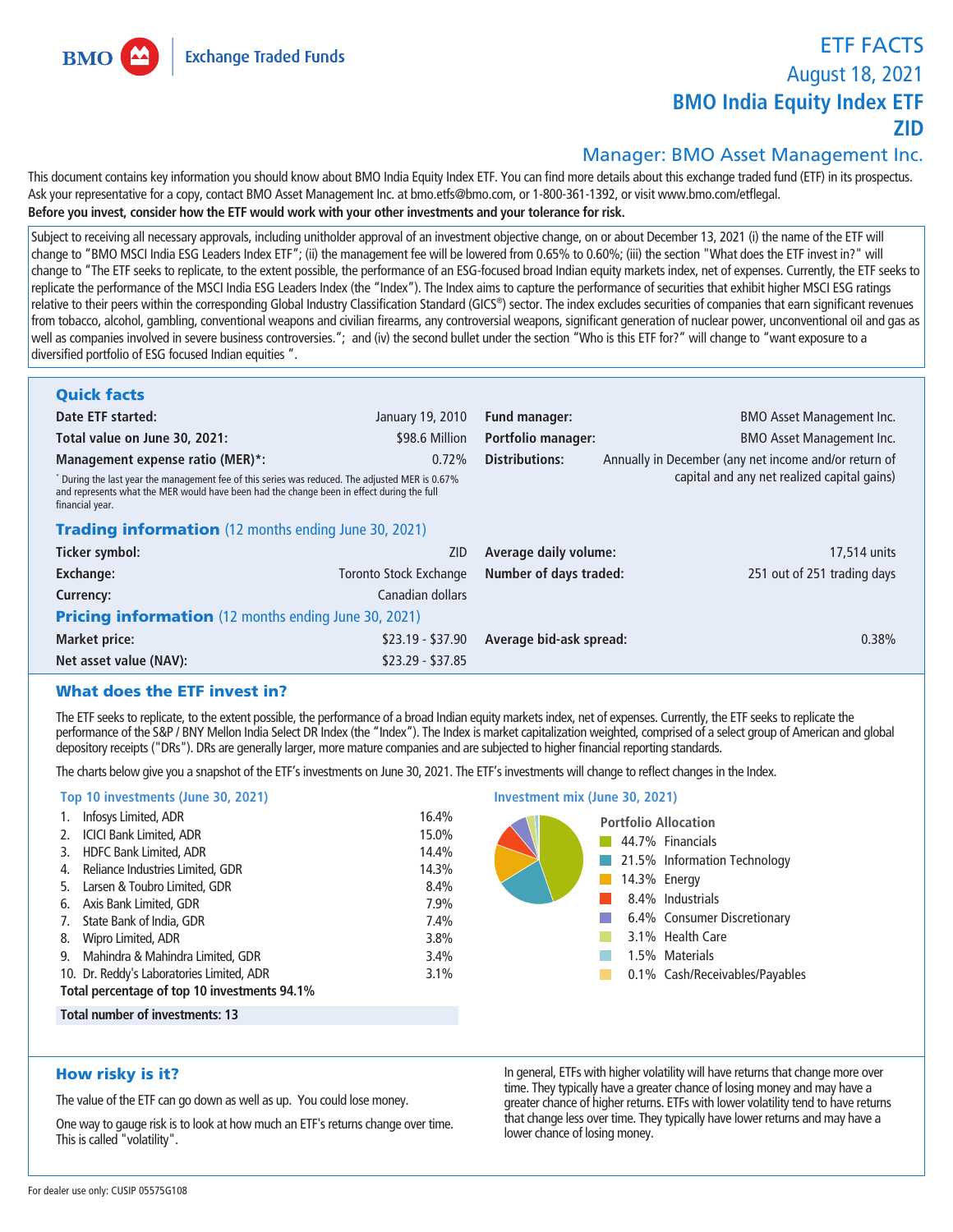

#### **Risk rating**

**BMO Asset Management Inc. has rated the volatility of this ETF as high.**

**Generally, the rating is based on how much the ETF's returns have changed from year to year. It doesn't tell you how volatile the ETF will be in the future. The rating can change over time. An ETF with a low risk rating can still lose money.**



**For more information about the risk rating and specific risks that can affect the ETF's returns, see the "Risk Factors" section of the ETF's prospectus.**

# **No guarantees**

**ETFs do not have any guarantees. You may not get back the amount of money you invest.**

# How has the ETF performed?

**This section tells you how units of the ETF have performed over the past 10 years.**

**Returns<sup>1</sup> after expenses have been deducted. These expenses reduce the ETF's returns. This means that the ETF's returns may not match the returns of the BNY Mellon India Select DR Index.**

**<sup>1</sup> Returns are calculated using the ETF's net asset value (NAV).**

#### **Year-by-year returns**

**This chart shows how the fund has performed in each of the past 10 completed calendar years. The fund dropped in value in 2 of the 10 years.**

**The range of returns and change from year to year can help you assess how risky the ETF has been in the past. It does not tell you how the ETF will perform in the future.**



## **Best and worst 3-month returns**

**This table shows the best and worst returns for units of the ETF in a 3-month period over the past 10 calendar years. The best and worst 3-month returns could be higher or lower in the future. Consider how much of a loss you could afford to take in a short period of time.**

|                    | <b>Return</b> | 3 months ending | If you invested \$1,000 at the beginning of the period |
|--------------------|---------------|-----------------|--------------------------------------------------------|
| <b>Best return</b> | 25.2%         | August 31, 2020 | Your investment would rise to \$1,252                  |
| Worst return       | -32.0%        | March 31, 2020  | Your investment would drop to \$680                    |

#### **Average return**

**The annual compound return of the ETF was 11.5% over the past 10 years as of June 30, 2021. If you had invested \$1,000 in the units of this ETF 10 years ago, your investment would now be worth \$2,970.**

# Trading ETFs

**ETFs hold a basket of investments, like mutual funds, but trade on exchanges like stocks. Here are a few things to keep in mind when trading ETFs:**

#### **Pricing**

**ETFs have two sets of prices: market price and net asset value (NAV).**

#### **Market price**

- **• ETFs are bought and sold on exchanges at the market price. The market price can change throughout the trading day. Factors like supply, demand, and changes in the value of an ETF's investments can effect the market price.**
- **• You can get price quotes any time during the trading day. Quotes have two parts: bid and ask.**
- **• The bid is the highest price a buyer is willing to pay if you want to sell your ETF units. The ask is the lowest price a seller is willing to accept if you want to buy ETF units. The difference between the two is called the "bid-ask spread".**
- **• In general, a smaller bid-ask spread means the ETF is more liquid. That means you are more likely to get the price you expect.**

#### **Net asset value (NAV)**

- **• Like mutual funds, ETFs have a NAV. It is calculated after the close of each trading day and reflects the value of an ETF's investments at that point in time.**
- **• NAV is used to calculate financial information for reporting purposes like the returns shown in this document.**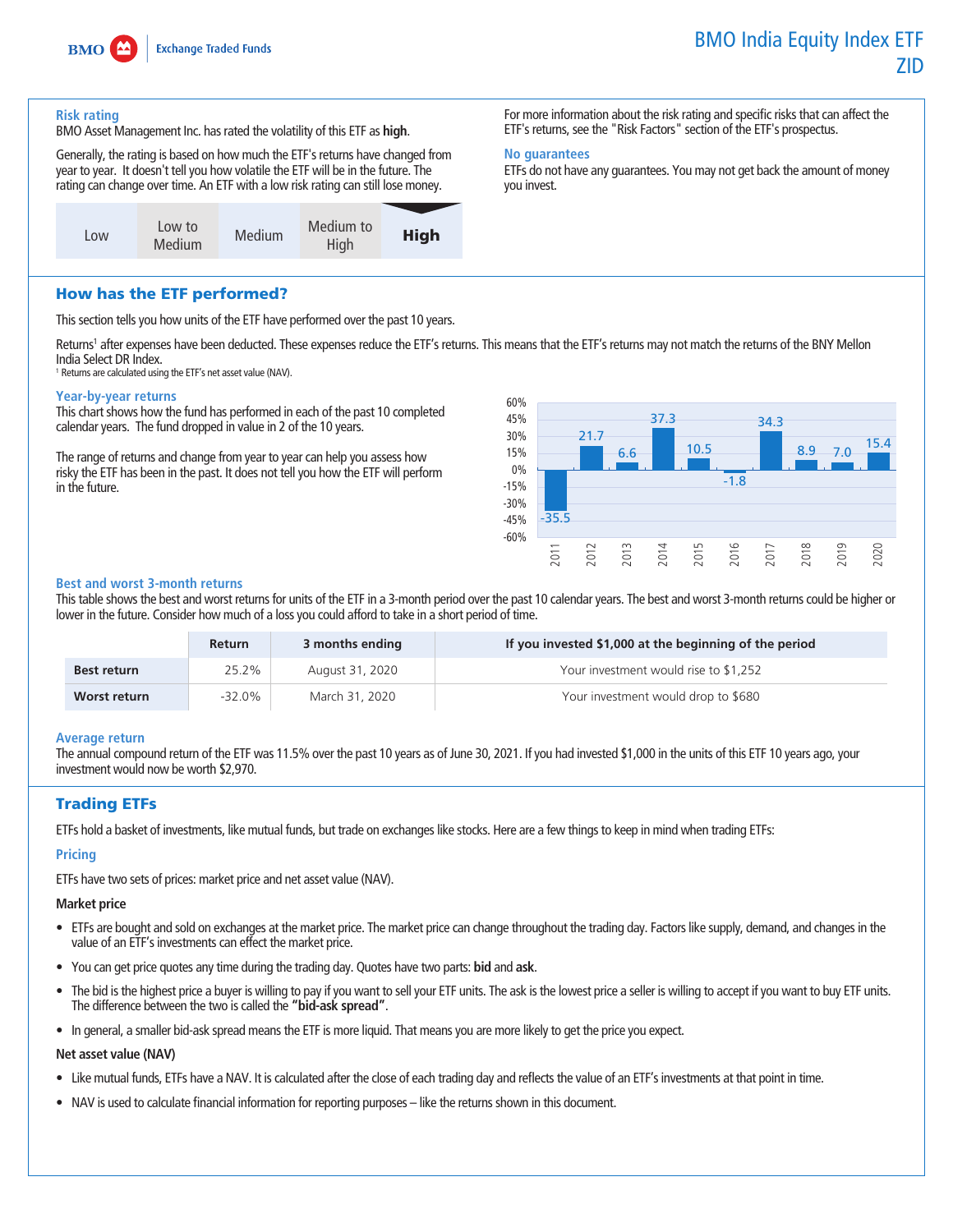

## **Orders**

There are two main options for placing trades: market orders and limit orders. A market order lets you buy or sell units at the current market price. A limit order lets you set **the price at which you are willing to buy or sell units.**

## **Timing**

**In general, market prices of ETFs can be more volatile around the start and end of the trading day. Consider using a limit order or placing a trade at another time during the trading day.**

# Who is this ETF for?

#### **Investors who:**

- **• are looking for equity growth**
- **• want exposure to a diversified portfolio of Indian equities**
- **• are comfortable with high investment risk (i.e., you are willing to accept significant fluctuations in the market value of your investment).**

# A word about tax

**In general, you'll have to pay income tax on any money you make on an ETF. How much you pay depends on the tax laws where you live and whether or not you hold the ETF in a registered plan, such as a Registered Retirement Savings Plan or a Tax-Free Savings Account.**

**Keep in mind that if you hold your ETF in a non-registered account, distributions from the ETF are included in your taxable income, whether you get them in cash or have them reinvested.**

# How much does it cost?

**This section shows the fees and expenses you could pay to buy, own and sell units of the ETF. Fees and expenses, including any trailing commissions, can vary among ETFs.**

**Higher commissions can influence representatives to recommend one investment over another. Ask about other ETFs and investments that may be suitable for you at a**  lower cost.

#### **1. Brokerage commissions**

**You may have to pay a commission every time you buy and sell units of the ETF. Commissions may vary by brokerage firm. Some brokerage firms may offer commission-free ETFs or require a minimum purchase amount.**

## **2. ETF expenses**

You don't pay these expenses directly. They affect you because they reduce the ETF's returns.

**As of December 31, 2020, the ETF's expenses were 0.74% of its value. This equals \$7.40 for every \$1,000 invested.**

|                                                                                                                     | Annual rate (as a % of the<br><b>ETF's value)</b> |
|---------------------------------------------------------------------------------------------------------------------|---------------------------------------------------|
| Management expense ratio (MER)<br>This is the total of the ETF's management fee and operating expenses.             | 0.72%                                             |
| Trading expense ratio (TER)<br>These are the ETF's trading costs.                                                   | 0.02%                                             |
| <b>ETF</b> expenses<br>The amount included for ETF expenses is the amount arrived at by adding the MER and the TER. | 0.74%                                             |

#### **Trailing commission**

**The trailing commission is an ongoing commission. It is paid for as long as you own the ETF. It is for the services and advice that your representative and their firm provide to you.**

**This ETF doesn't have a trailing commission.**